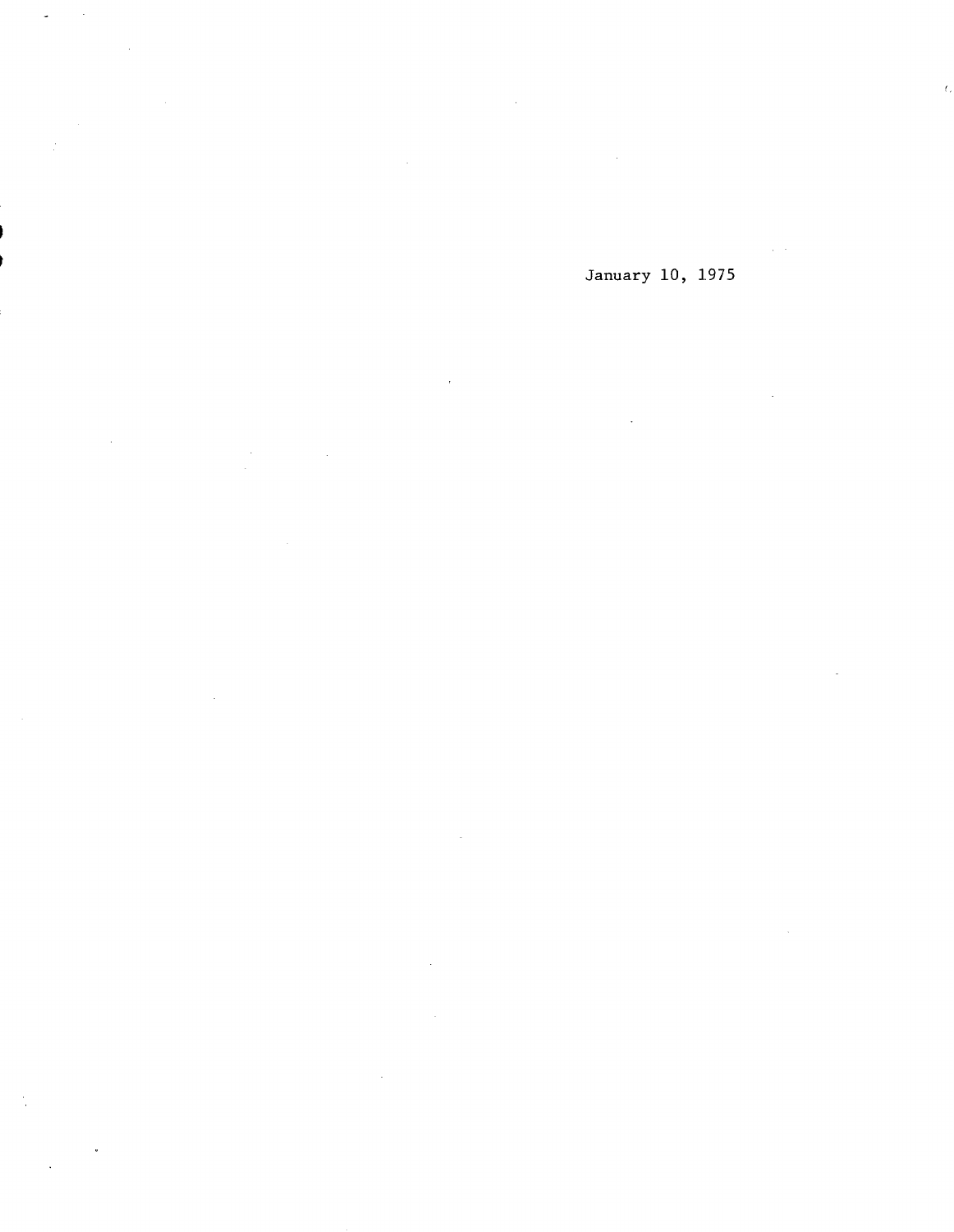# THE UNIVERSITY **OF MANITOBA**

# **Inter-Departmental.. Correspondence**

**DATE** January 6, 1975

# TO ALL MEMBERS OF SCIENCE EXECUTIVE COMMITTEE

FROM G. Richardson - Secretary, Science Executive Committee<br>SUBJECT:<br> **AL** 

ide

The twenty-eighth meeting of the Executive Committee of Faculty Council has been called for Friday, January 10, 1975 at 2:40 p.m. in the Faculty Conference Room, 250 Allen.

# AG E N D A

Adoption of the minutes of the twenty-seventh meeting held  $1.$ on December 17, 1974.

 $2.$ Matters Arising Therefrom.

 $3.$ Communications.

Discussion on Challenge exams and grade reporting. 4.

 $5.$ Start date of Fall classes.

6. Other business.

GR/nr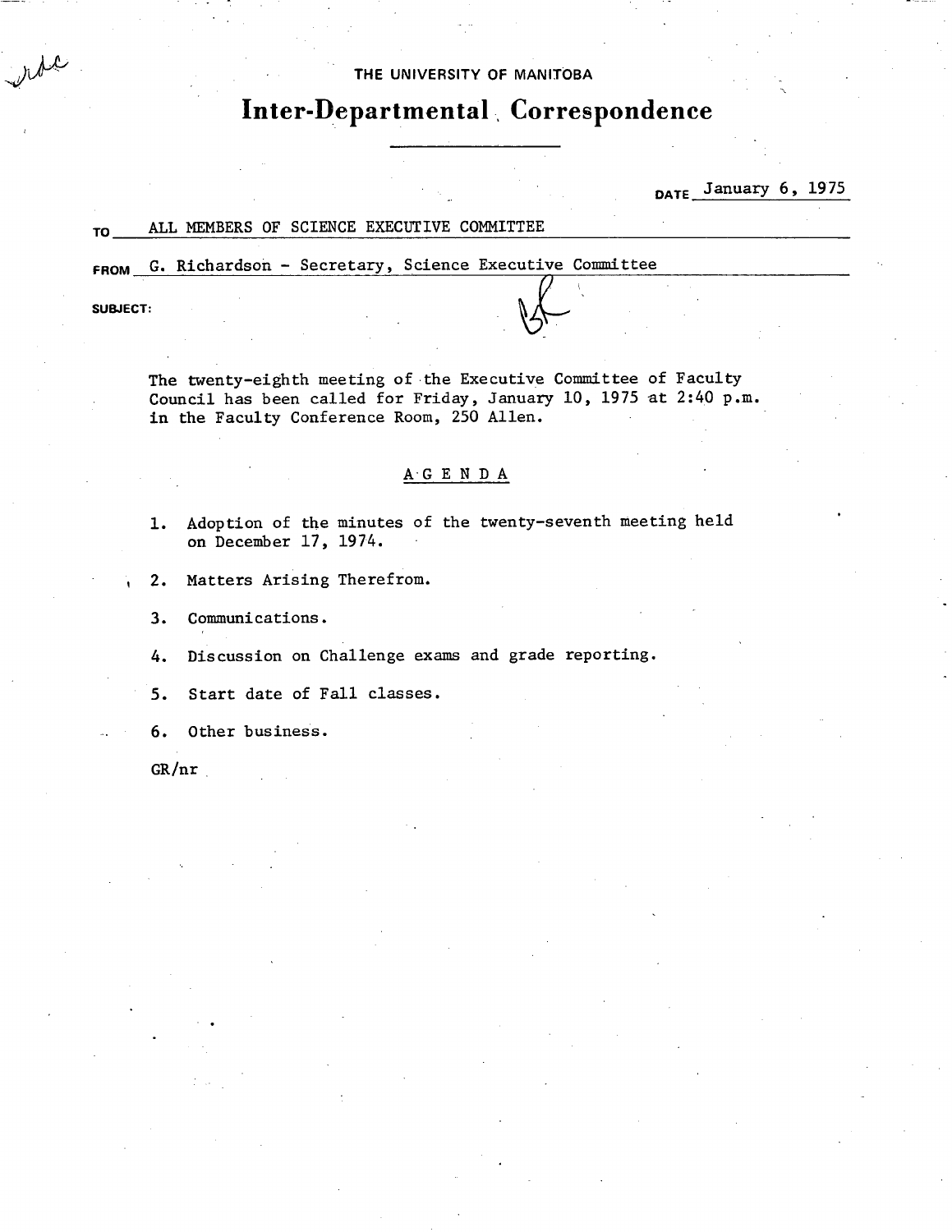Minutes of the twenty-eighth meeting of the Executive Committee of Faculty Council held on Friday, January 10, 1975 at 2:40 p.m. in the Faculty Conference Room, 250 Allen Building.

Members Present: Dean R. D. Connor, Chairman, Drs. I. Cooke, N. E. R. Campbell, J. B. Westmore, B. R. Henry, K. Stewart, J. Svenne, C. Anderson, G. Losey, D. Burton and D. Punter.

1. Adoption of the minutes of the twenty-seventh meeting held on December 17. 1974.

It was moved, Henry (Svenne) that the minutes be approved.

Carried.

## 2. Matters Arising Therefrom.,

فأستنط

Dean Connor reported that:

- (1) Material relating to the IV year Degree program has been sent to Department Heads for distribution and discussion. Departmental response thereon is asked for by February 10, 1975.
- (ii) Model By-laws for Departmental Councils have been forwarded to Department Heads. A meeting of the 50:50 Committee will be called within two weeks for their recommendation on student participation in Departmental Councils.
- The proposed 090 level course in Mathematics is still under  $(iii)$ discussion in that department.
- 3. Communications

Dean Connor reported the receipt of a lengthy communication from Mr. R. C. Armatage, Secretary' of Senate, outlining the contributions to the University by its first Chancellor, the late Archbishop Machray. In the communication, it was abundantly clear that Archbishop Machray not only was instrumental in the introduction and development of Natural Sciences, in the University but taught for a number of years in Mathematics, subsequently serving as a Dean in that subject area. During all this time, the Archbishop contributed his entire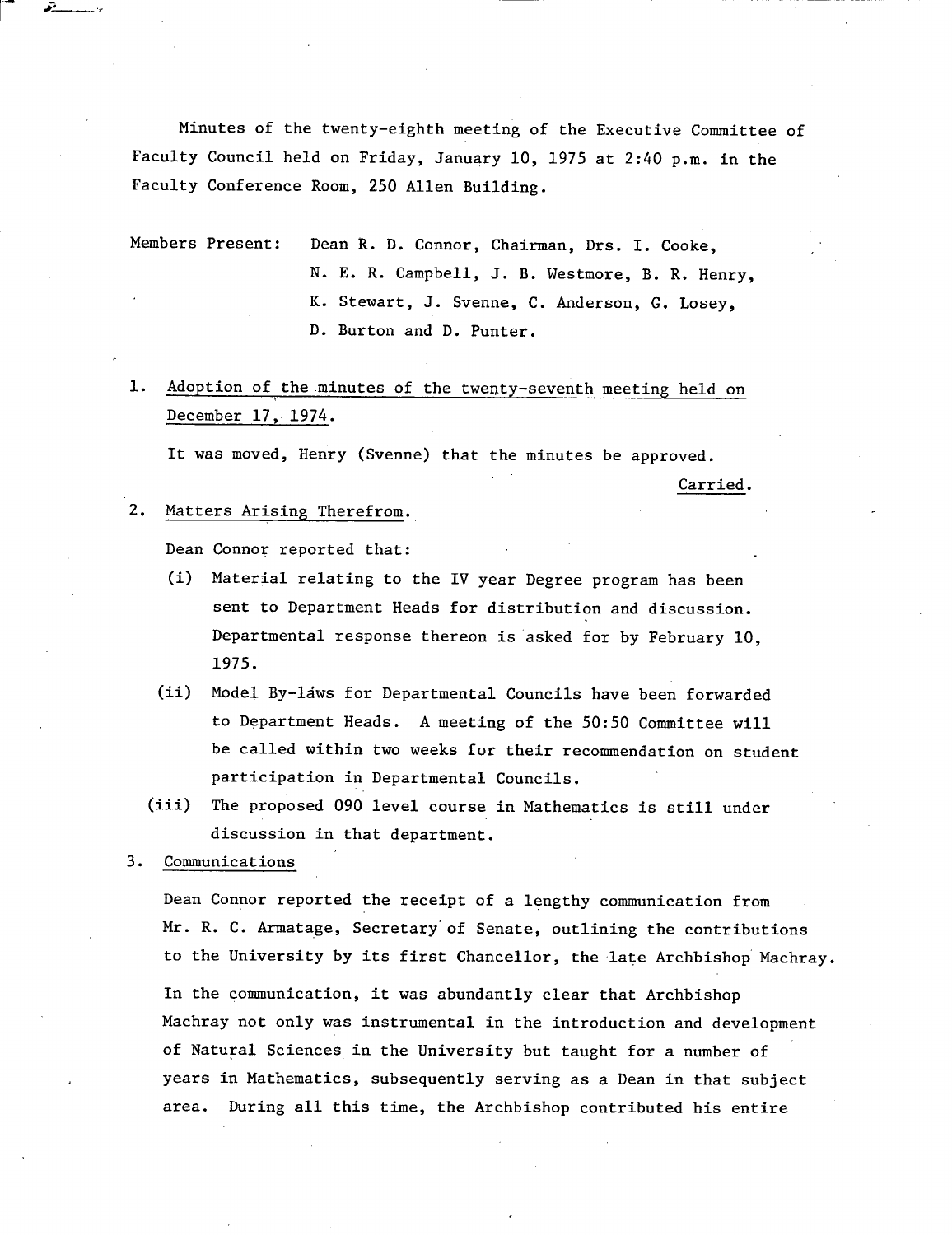University stipend to the purchase of books for the Library and to the purchase of other teaching materials.

In the light of this evidence, it was moved, Svenne (Stewart) that the Executive Committee recommend to Faculty Council that the N.E.M.P. building be named "Machray Hall".

### Carried unanimously.

The designation "Hall" would be dropped when teaching departments in this building are relocated; it will then become "Machray Library". Professor Henry suggested that a synopsis of Chancellor Machray's contributions be prepared for Faculty Council members and, as well, sent to the Bulletin prior to the official naming ceremony.

It was further suggested that a suitable tribute to Chancellor Machray be prepared by the Committee on Honorary Degrees for public presentation at the time when the building is officially named Machray Hall.

# 4. Discussion of challenge exams and grade reporting thereon.

The Chairman reminded the Executive Committee that Mr. Armatage had reported early in December on Senate's action with respect to challenge examinations and had requested Faculty and departmental input on this matter at an early date.

Dean Connor then briefly outlined three examples proposed by the Registrar's office of how such challenge examination results could be recorded in the students' records. These options are shown on the appendix xerox sheet.

In speaking to this topic, Dean Cooke expressed the view that the "challenge for credit" mechanism would not likely be used much except, possibly, by "mature students". He felt, however, that this mechanism could provide solutions to some of the problems arising from transfers-of-credit from other institutions, i.e. prospective transferees could challenge for credit if they so desired. He further observed that most Faculty members would expect that full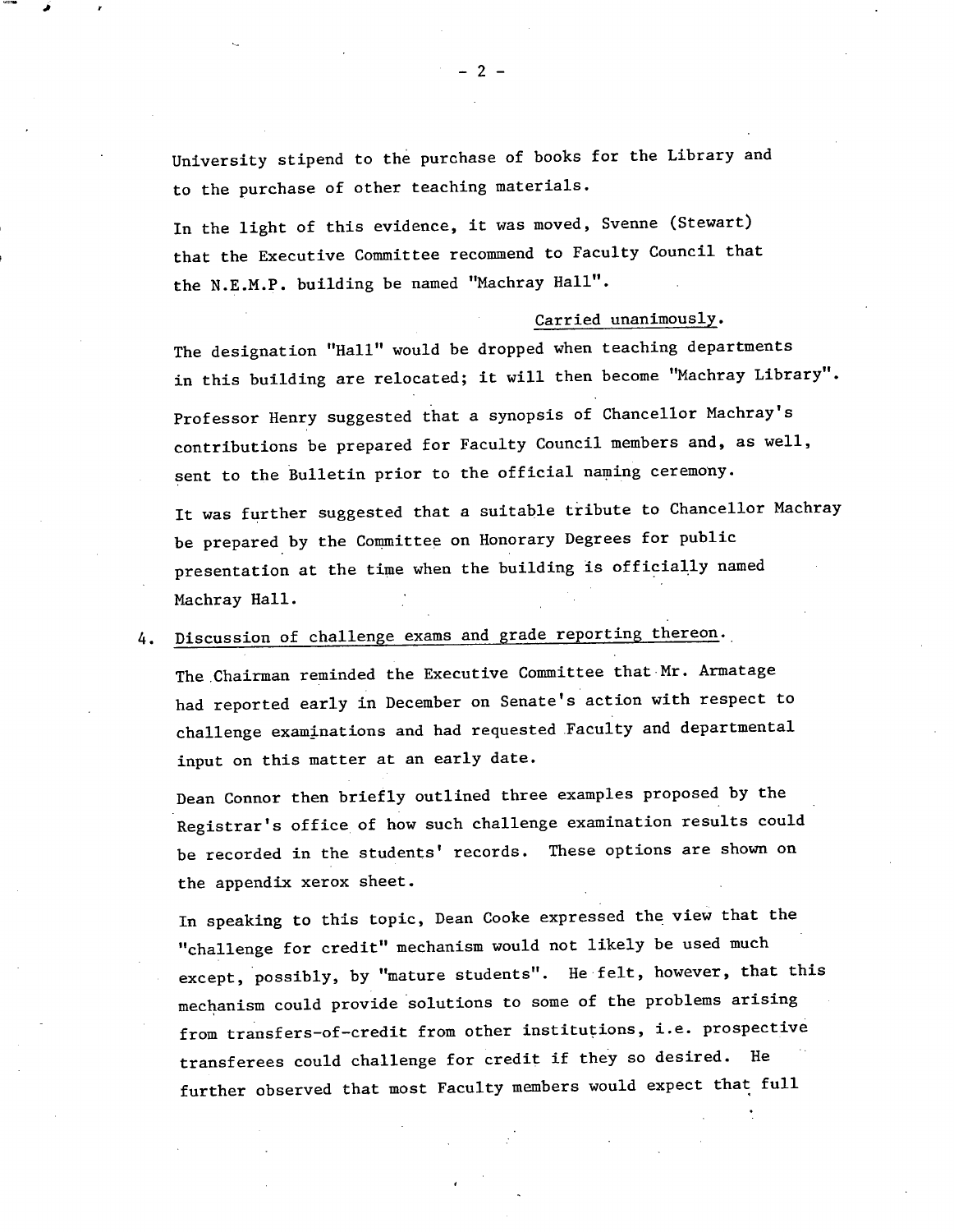credit including a grade designation would be given for a successful challenge. If, however, a grade designation was not given in the official transcript, difficulties in assessment would arise for a good student hoping to enter one of the limited enrollment faculties. Dean Cooke also reminded Faculty Executive that the fee for challenge exams had not yet been settled by Senate.

In the lengthy discussion that followed, a number of views were expressed. Professor Svenne could see the only advantage to a student in challenging would be the time saved in not having to attend lectures and laboratories. Professor Henry favoured the challenge concept but objected to a transcript-recorded grade on the grounds that the marking of such an "isolated" examination could not easily be related to regular class examinations which reflect overall class performance. Professor Stewart disagreed with this point of view and felt that a recorded letter grade was necessary. Professor Burton asked whether the designation "Cli" on a transcript, which might give concern to admission selection committees, could not be dispensed with. Professor Svenne pointed out that if a challenge grade was not recorded it might be to the disadvantage of a scholarship or medal contender whose transcript carried one or more non-graded challenge entries.

In response to a question from Professor Burton, Dean Cooke indicated that for a "mature student", challenge examinations would be appropriate only after that student had successfully met the initial entrance requirement of two specified courses. Professor Punter asked what the relationship was in respect to prerequisites for a more senior course being challenged. The answer given was that a department must approve a list of courses available for challenge, and, in permitting a student to challenge one of them, would require that student to demonstrate competence in any prerequisite course or courses. Professor Anderson felt that grade designation on transcripts should be optional.

After some further discussion, it was moved, Cooke (Stewart) that Faculty Executive recommend to Faculty Council as follows: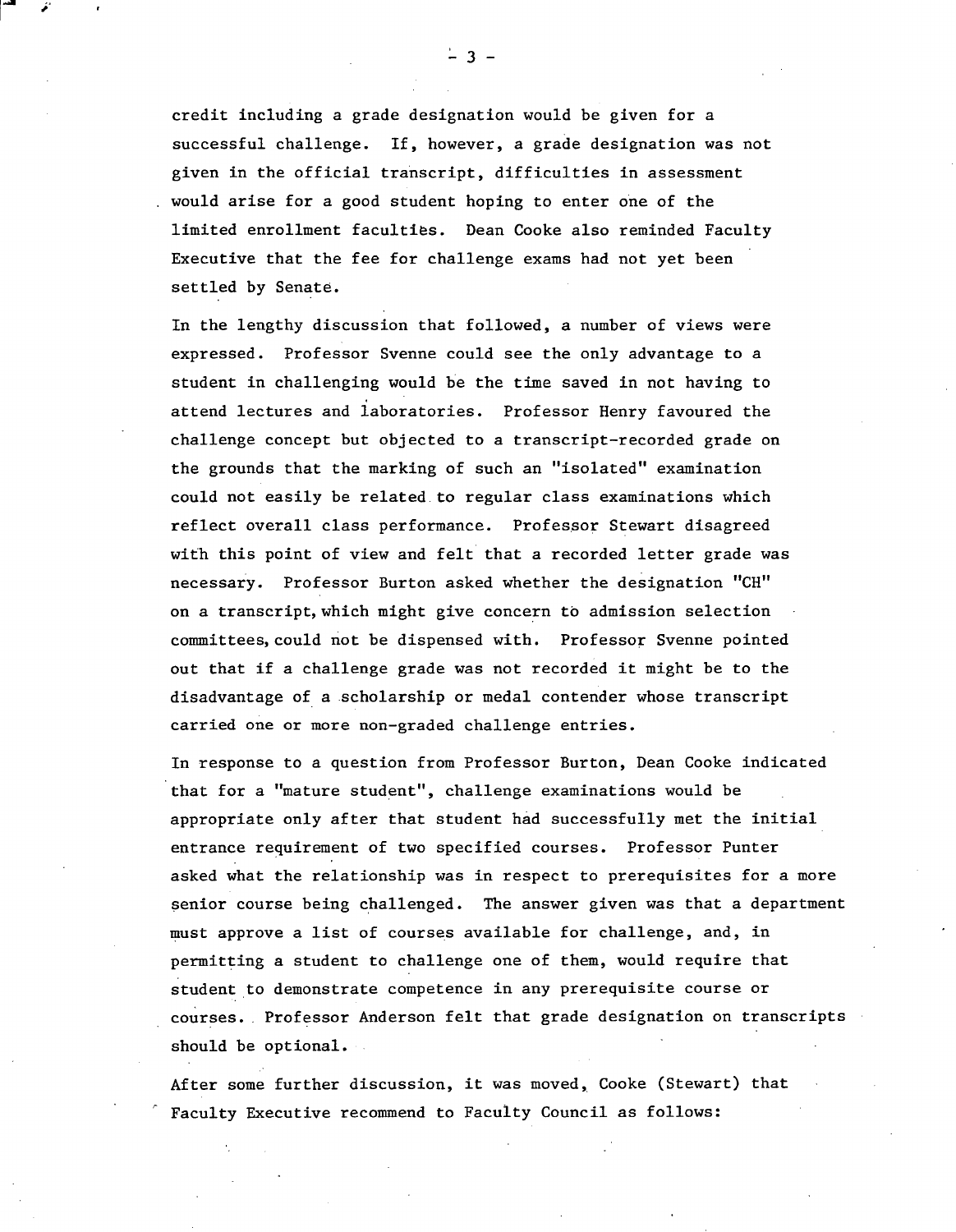"Courses should be offered for challenge only when a department is reasonably confident that the evaluation of students by this mechanism is comparable with regular evaluations and further recommends as a matter of policy in the Faculty of Science that this Faculty record and use grades obtained by way of challenge in exactly the same manner as for those obtained by the regular means".

> .Carrfed. 7 in favour 1 opposed 1 abstention

#### Start date for Fall classes.  $5.$

It was recommended that Dean Connor advise the Senate Committee dealing with this problem that earlier starting dates would produce real difficulties for those who provide field courses. After a brief discussion, it was decided to leave this matter over for future consideration by Executive Committee.

#### Other business. 6.

There being no other business, the meeting adjourned at 4:55 p.m.

 $-4-$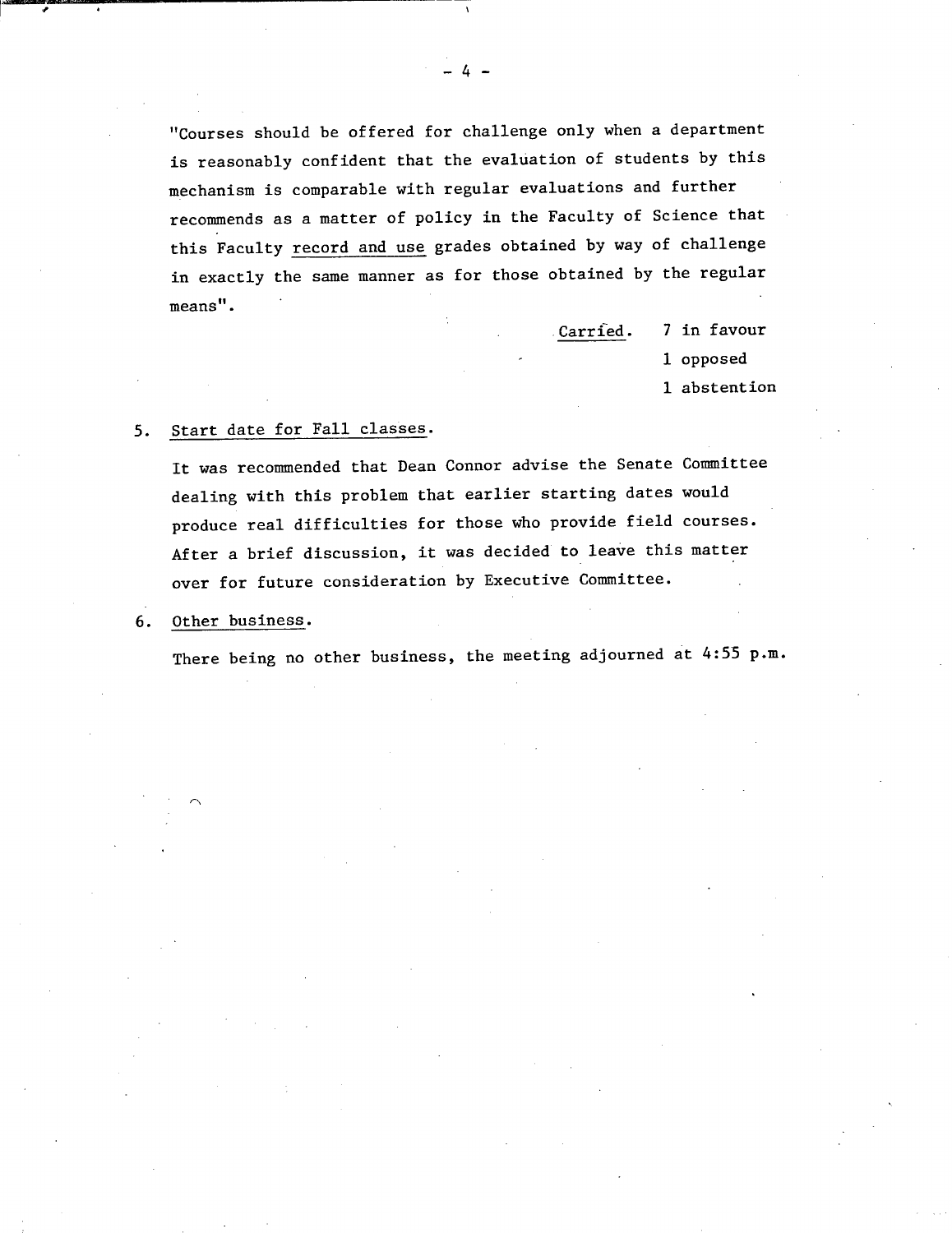**THE UNIVERSITY OF MANITOBA** 

# **Inter-Departmental Correspondence**

**CONFIDENTIAL** 

DATE December 16, 1974

TO Dean R.D. Connor, Faculty of Science

FROM R.C. Armatage, Secretary of Senate

SUBJECT: Naming of the North-East Multi-Purpose Building

In response to your letter of November 27, 1974, the Committee on Honorary Degrees would be most appreciative if your Faculty Council would reconsider the use of the name "Machray" for the North-East Multi-Purpose Building in light of the following information.

Originally, the maming of the parts of the University was a function of the Board of Governors. Many years ago the Board started the practice of naming north-south campus roads for former University Presidents and east-west roads for former University Chancellors. When the Board empowered Senate to name parts of the University, the power to recommend to Senate in this area was given to the Committee on Honorary Degrees. The Committee accepted as a working rule, the practice established by the Board for the naming of Campus roads.

To the present time the names of all former University Chancellors have been used except that of Archbishop Machray. It was not possible to use the Archbishop's name for a road on campus because of postal regulations respecting the duplication of street names. Machray Avenue in the north end of the City was named for the Bishop in 1880.

This coming January the Committee will be recommending to Senate the designation of the name "Curry" to a campus road. It also expects to recommend that the name of the present Matheson Road be changed to Chancellor Matheson Road. The latter is being done at the request of the Department of Environmental Planning of the City of Winnipeg because the name Matheson is now in use elsewhere in the City. At the time the Committee decided on the designation of the name "Curry", it was unaware that the use of the title "Chancellor" before a name would be an acceptable street designation. It now find from the Acting Director of Campus Planning that none of the roads and streets that will remain without names is of a stature sufficiently high to merit being named after the Archishop Machray.

Background material on the Archbishop is appended. If there is any other information which you feel your Faculty Council should have on this matter, please do not hesitate to let me know and I shall do my best to see that it is forwarded to you.

In the event the N.E.M.P. Building is to be designaged Machray Hall, it would be on the understanding that the word "Library" would be substituted for "Hall" when the Library became the major tenant of the building.

Another practice which I believe was handed down from the Board, and which the Committee on Honorary Degrees has continued, is to avoid using the names of

former Chancellors and Presidents on campus more than once.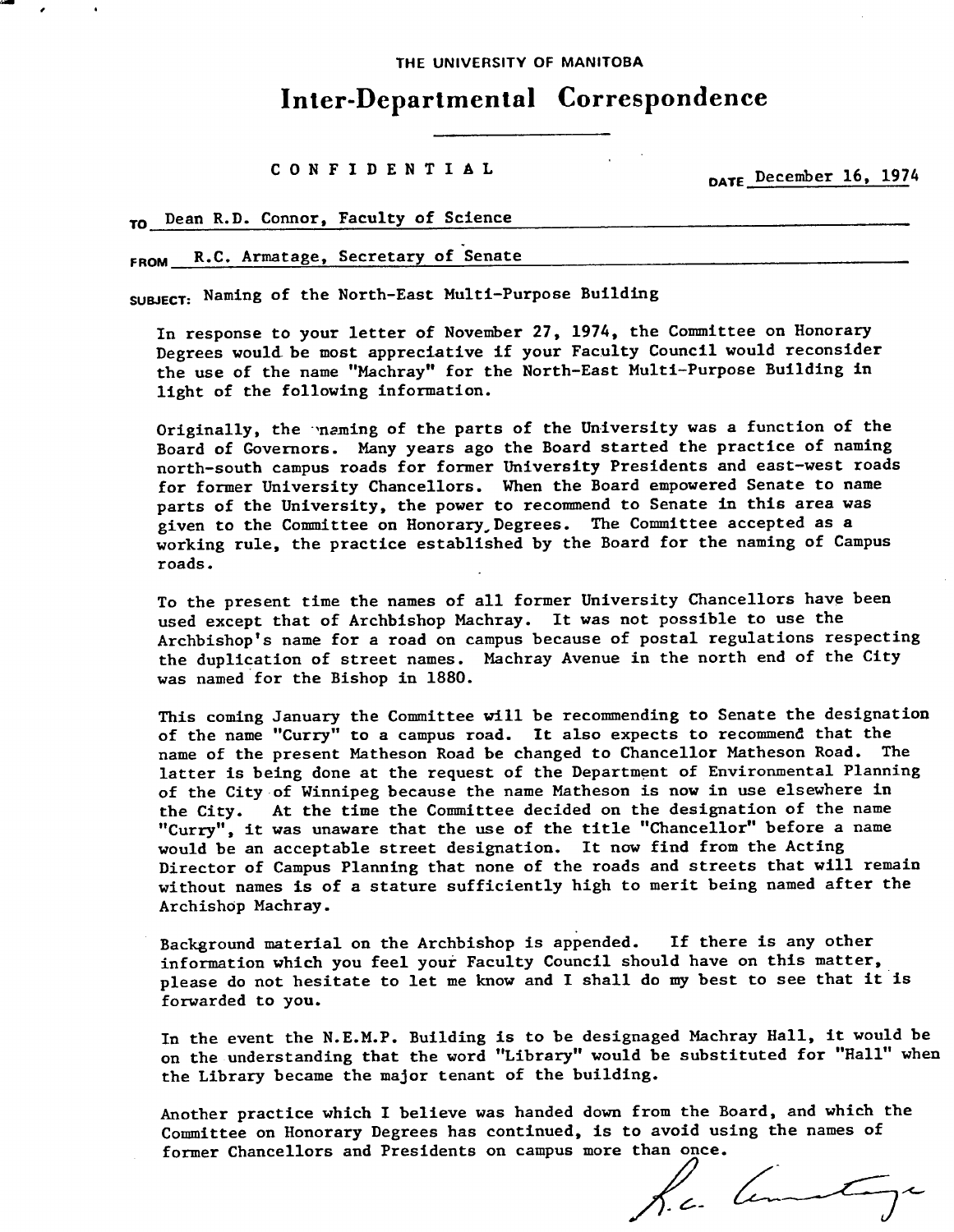In the .carly

days of the University when students were few, the courses of study were pretty well confined to Classics and Mathematics, but as the country *grew,* students and the courses of study alike multiplied, and St. John's and the other Colleges forming the University found great difficulty in providing the necessary facilities, especially with respect to the teaching of

*The Council of the Unversity in* **1902** *preentcd to the Archbishop, as its*  Chancellor, an address of congratulation on his seventieth birthday, and of thanks for his great services to it.

Natural Science. The Archbishop's sympathies went entirely with a wide extension of University instruction, and as the Colleges were thus not sufficiently equipped, he headed several deputations from the University to the Government of Manitoba, with a view to the appointment by the Government of Professors in Natural Science. As the work of the University extended, the demands on the Professors of St. John's College increased, so that it was often very difficult for them to act also as missioners the work was too heavy; thus the College needed strengthening on its secular side by the appointment of lecturers and teachers, not only to set free the Professors, who were primarily Divinity Professors, for their purely religious work, and such other work as they could undertake, but also to have the advantage of the services of men who were specialists in their own particular line of study. But the College had not sufficient means to undertake all this; it therefore looked to the Government to subsidise or provide some Professorships in the University, the occupants of which would give lectures to its students; the other Colleges were in the same position.

The Manitoban Government decided to erect buildings suitable for the teaching of Natural Science in the University, and they erected them on a site which, while it was only half a mile from Manitoba and Wesley Colleges, was three miles from St. John's College and nearly two miles from St. Boniface College. The distance was felt to be a great handicap to St. John's, and a movement was set on foot for the purpose of building a new St. John's College close to the Government University buildings, and this movement was endorsed by the Diocesan Synod of ...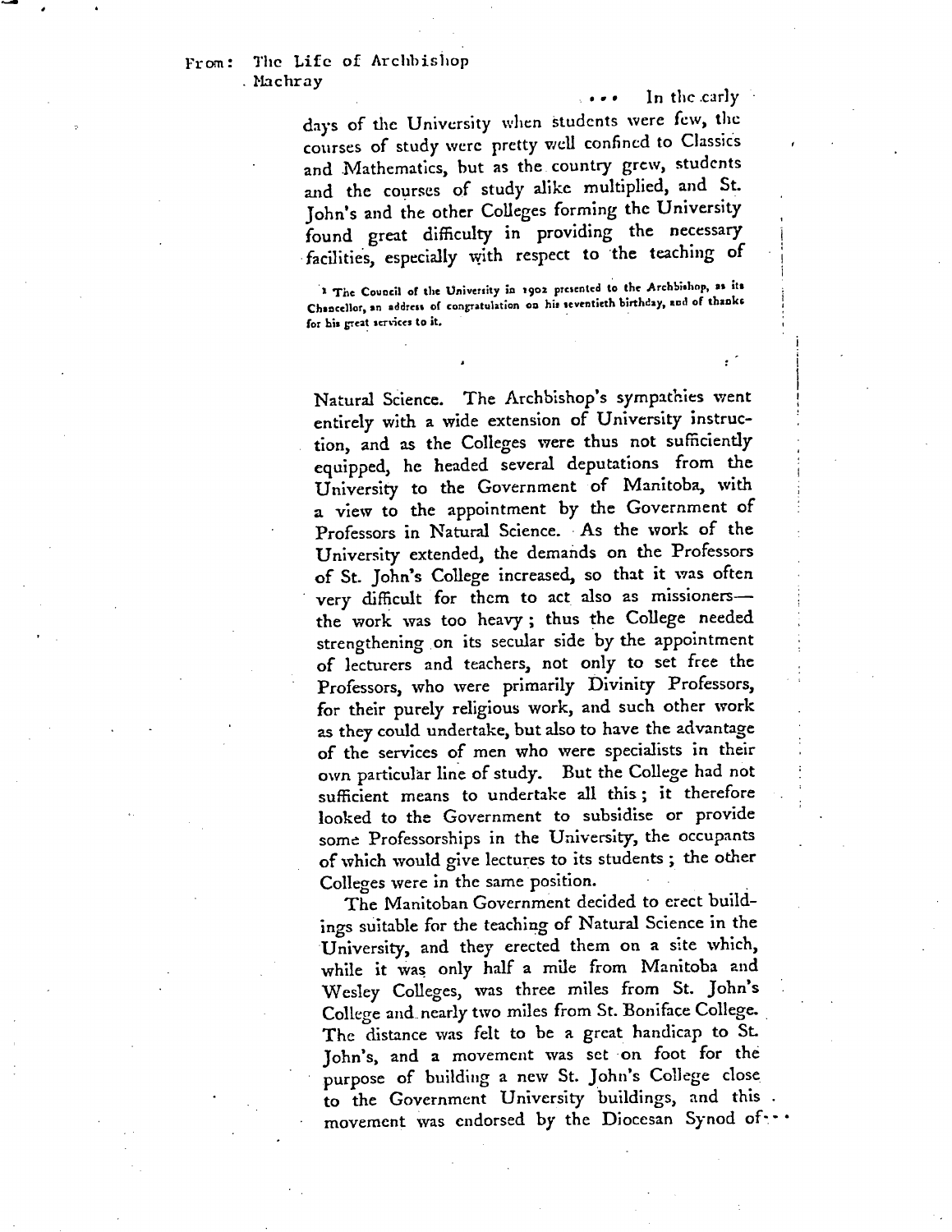$\ddot{r}$ 

# Archbishop Machray and St. John's College

(By REV. J. O. MURRAY)

N of the founders of his College can<br>hesitate as to whom he is to select.<br>The Rev. John West, who came out as the o St. John's man called upon to speak of the founders of his College can hesitate as to whom he is to select. first Anglican missionary to Rupertsland (as Western Canada was then called) in 1920, and built near the present site a small school, to grow to the present institution. The Rev. J. Macallum, under whom the school developed into the Red River Academy, to which used to come the Sons of the Hudson's Bay Company's factors and of the Selkirk settlers; David Anderson, who came out as first Bishop in 1849, and for a time acted as headmaster of the School himself. All these deserve their meed of praise; they were the<br>stars hefore the full dawn. But for St. stars before the full dawn. John's the sun arose on the October day in 1865, when Robert Nachray, escorted from St. Cloud by Sheriff lnkstcr, first set foot on the spot where the River River, murmuring of the distant past of Indians and buffalo, contemplating the busy present, and bearing within its bosom the promise and potency of the unknown future, passes old St. John's. Heredity and environment help to make the materials of a man; they do not make the man himself. The Celtic gift of vision derived from his Highland ancestry; the rugged tenacity,fruit of his Lowland Scotch training; the wide culture given him by his residence at Cambridge, where he graduated and was afterwards Fellow and Dean of Sidney Sussex College; all left their mark, all were of use in his career, but the man himself was something more than these. He had that spark of divine fire, which we call genius. Three qualities he had in a marked degree.

First, he was single-minded. No man was ever less influenced by selfish aims, or prejudices. For the dignities of high position he cared little; for the emoluments, nothing at all. His old friend, Mr. Villiam Ellis, records that on one occasion he was in the

smoking room of a steamer when a discussion arose about the supposed iniquities of Bishops, their luxury and idleness. At last Mr. Ellis said: "Well, I know one Bishop who gives up the whole of *his* income to his diocese, acts as master in his school, and as professor in his college and gladly undertakes work for which no payment can be found. He is the most unselfish man I know." "Is that Machray?" asked a man who had not yet spoken. "If so, he was my Dean at College." That wau his *charneer;*  caring nothing for himself, he set duty before him and went straight to his mark. Immediately after *his* arrival he set about rebuilding the old school house, getting hi old schoolfellow, Rev. John McLean. afterwards Bishop of Saskatchewan, to come to be first Warden of the College; inducing Rev. S. Pritchard, who was carrying on a school at Middlechurch, to join the staff and bring his boys with him; and taking over himself the work of one professorship in the College, and the teaching of mathematics in the School attached to it, So on 1st Nevemher, 1866, St. John's *College* and School started with three students in the former and nineteen boys in the latter. The single-minded man usually attains his aim.

Secondly, he was a man of vision, dear and long. He saw, before most men did, the great destiny awaiting the Canadian West. "In the providence of God," he said, "I have been present at the birth of a great people." And he knew that greatness depends more on the character of a people than on the nutterial resources of the land; and that education, secular as well as religious, is the greatest force in moulding that character. With him, religion and education went hand in hand. So he worked for the future, laying foundations which might be there to meet the people who he knew would come. Not only in St. John's did he work for education, but also in the schools of the Pro-

59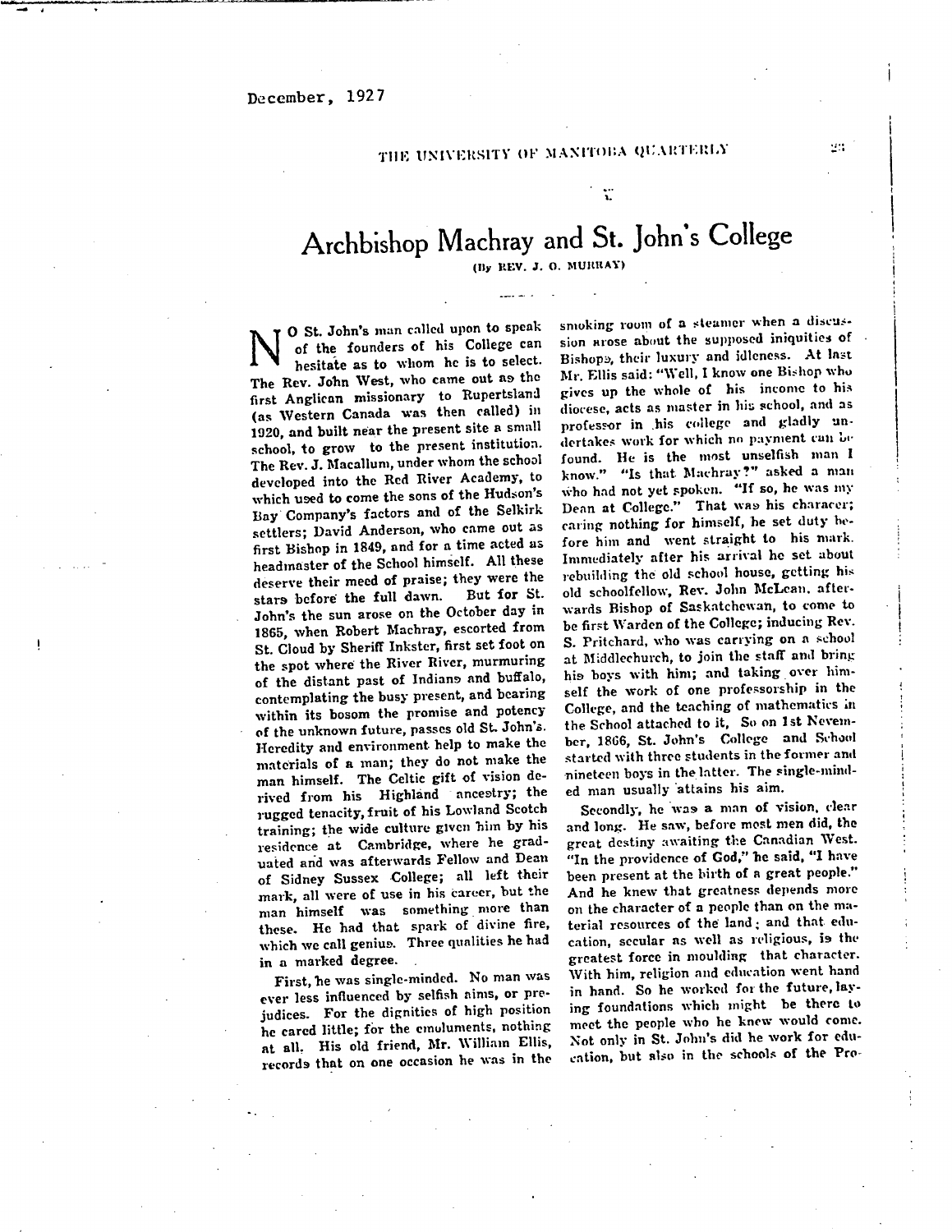vince, to which he gave of his best, first as chairman of the Protestant Board, and afterwards in a similar capacity at the Advisory Board.

Thirdly, he was a man of comprehensive view. As he once said: "Intolerance is a form of selfishness." He believed in a unity which ineludes diversity. As in general life he held firmly to his own principles, yet co-operated freely with all, so in education he wag no supporter of denominational universities, while he was a strong supporter of denominational colleges within the wider circle of a university. His was one of the most powerful infiuences in bringing about the founding of the University of Manitoba, and it was in the fitness of things that he became its first Chancellor. And from the beginning he looked forward to the day, now arrived, when the University would take over most of the Arts teaching, while the College should remain, to quote his own phrase, as "a home for the students." As Mazzini has taught us that "Nationality is a Mission," neither a thing to be crushed,

nor something to be selftshly cherished for itself alone, but something, like an individual's gifts, to be used for the service of humanity, so Machray believed in individual Colleges, each developing its own gift, and contributing it to the central stream of University life.

Such was Machrny. He is gone, but his work remains. St. John's College and St John's School owe to him their birth and draw inspiration from his memory. The University which he helped to found, started with seven students. To day it has thrice seventy times seven. It still lacks many things. It cannot meet on occasions like this in a worthy convocation hall; it must



Archhishop Machray, First Chancellor of the University.

still be content to "dream of marble halls," and while it is far from being "out of mind." yet still to be "out of site." But the memory of the past is the ground for confidence in the future. Our business is not to praise our founders, but to imitate them. So when for us

"The bright day is done,

And we are for the dark,"

we may hope to have done our bit to carry on the work begun by Mnchray and the other great men before us, "Whose bodies are buried in peace, but their names liveth for evermore."

[An addrees delivered at the Semi-Centennial Anniver-<br>sary of the University of Manitoba, October 6th. 1927.]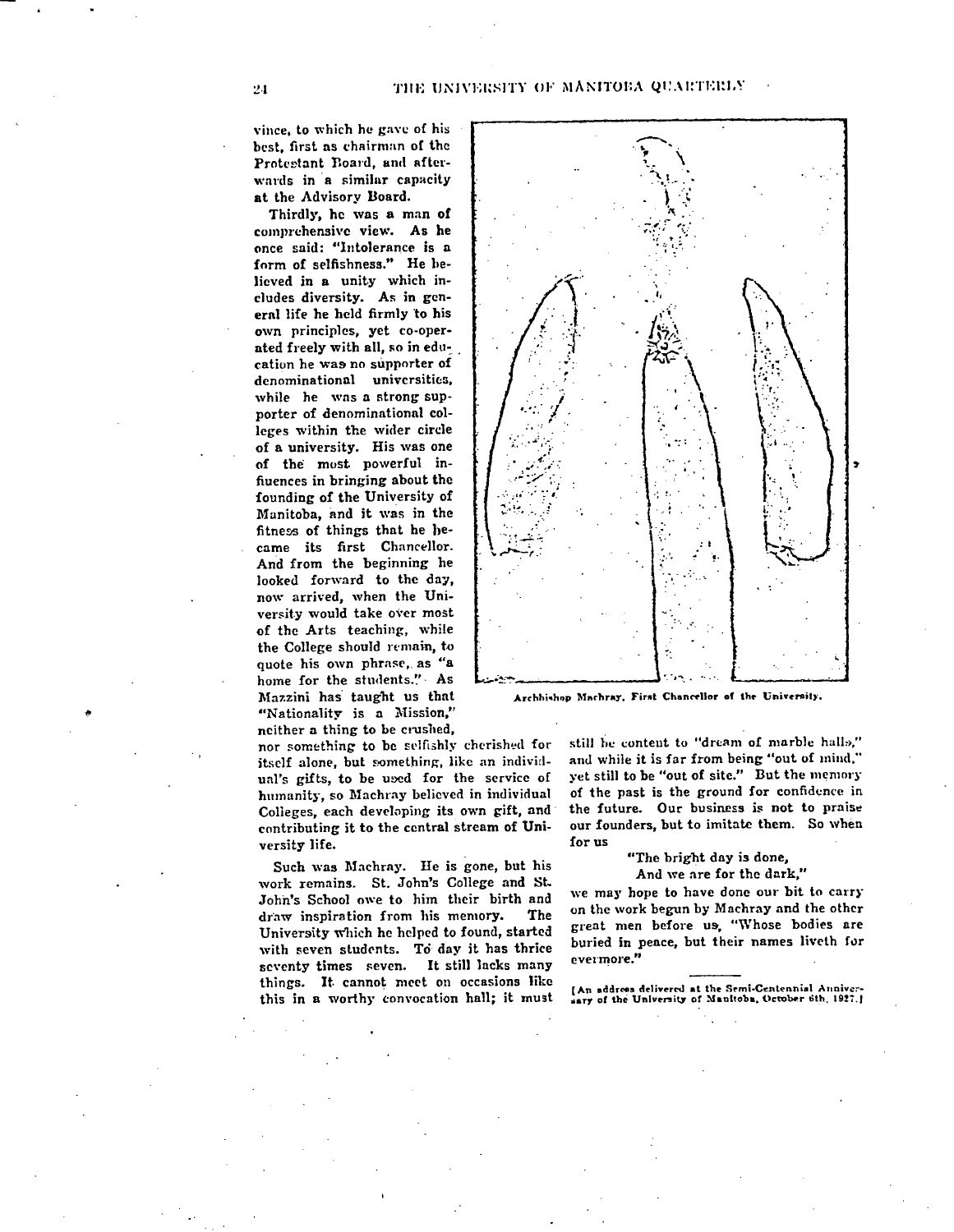# Robert Machray, Archbishop of Rupert's Land Chancellor of the University of Manitoba

# from his address to his first Conference of Clergy and Lay-Delegates, 30 May 1866:

"... I now come to the important question of Education. Not only the intelligence of a people, but their morality and character depend very much on the education they receive. Nothing grieved me more in the condition **in** which I found the Settlement than the state of the Schools... There is also a very great want indeed, almost an absence, of school materiel...

"I have referred to the great deficiency of School materiel. It seems to me that the best way to meet this would be to form a Central Depbt for Church and School books and other School materiel under the charge of a Committee, to be called 'the Committee of Education and Missions'. I have ordered books from the Christian Knowledge Society to the value of L23 5s.2d. That most excellent Society has given the sum of L10 towards that payment. I have since sent another order for School materiel from that Society and Kessrs. Partridge and. Cosens, London, to the extent of 114. The sum of 15 out of the surplus of the Offertory has likewise been sent to the Christian Knowledge Society both from the Portage la Prairie and the Indian Settlement. This will give to each of those parishes, I anticipate, books to the value of L10. I propose, therefore, to place from my fund L25 to the credit of the Committee of Education and Missions. This will pay for the commencement of the Depôt. The Depôt will be for the parishes of the Settlement and the missions in the interior. But I think it should also be available for distant posts of the Eonourable Hudson's Bay Company, where there may be a day or a night school established by gentlemen or servants of the Company, but where there is no resident nissionax7 or catechist of our Church...

"A very valuable and well selected Library was formed by Bishop Anderson, for which a room is set apart in Bishop's Court. The books were given partly for a Diocesan Library for the Clergy, partly for St John's College. I think the better arrangement will be to consign it to St John's College, giving to the Clergy of 'the Diocese the same rights as 'to members of St John's. We have to thank my friebd Mr Macmillan, of the firm of Messers. Macmillan and. Co., for a very kind, and valuable gift of books published by that eminent firm. I brought out, for the purpose of adding to the Library, a few standard books of reference, which I hapened to have in my library and which I have given at half-price. I have also presented to the Library seventy volumes including some valuable works, and brought out twelve volumes from friends. I may here mention that the Society for Promoting Christian Knowledge has kindly placed twelve small Theological Libraries at my disposal for the benefit of Missionaries at mission stations."

from his address to the second Conference, 29 May 1867:

"...There is another way in which the Clergy may be assisted, in which some progress has been made during the past year; this is by the establishment of Clerical Libraries. Libraries have been given by the Society for Promoting Christian Knowledge to seventeen Stations. There is thus a nucleus being formed in many places, to which, I doubt not, by-and-bye may will take a pleasure in adding. These libraries are of such importance in this land, that I trust the Clergy will be very careful in keeping catalogues of all books belonging to them, and in preserving them. The number of books in such a library will be a very proper return in the yearly Parish Accounts."

n.b.: from the revival of St John's College in 1866, Bishop Nachray acted as "Mathematical Master".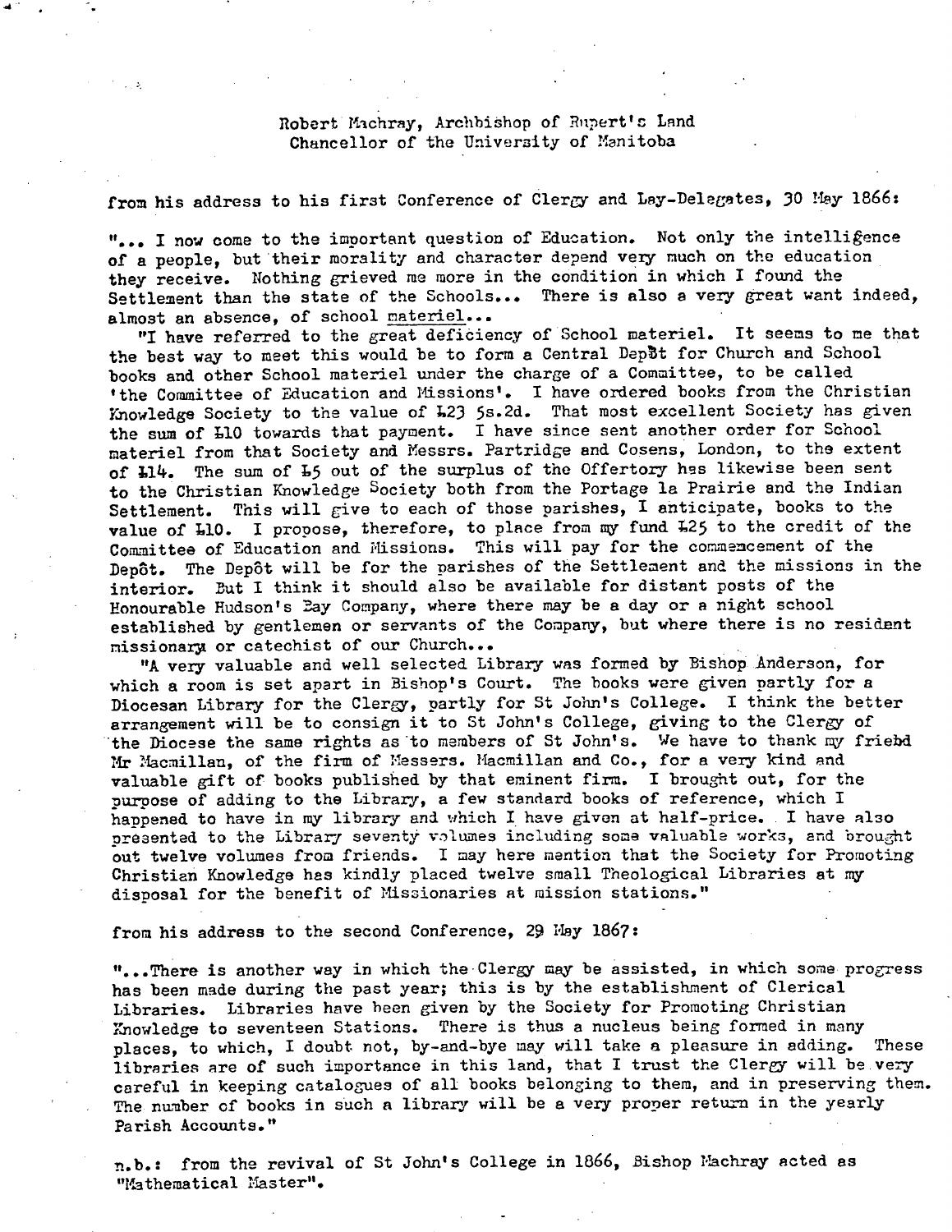### Robert Machray

from his address to the first Synod, 24 February 1869:

"... I confess that as the work [of the College] has grown, the sense of our necessities has grown. We need a large public room, two smaller class-rooms, and a masters' room, a library, several separate rooms for candidates for Holy Orders, and a distinct ward for sick scholars...

 $2<sub>o</sub>$ 

" '...I would regard each clergyman as a member of that College, and it thus becomes a centre uniting us all.' There is an idea there that I think might be profitably worked out, though of course the membership could only be of a partial character, - and I may say that, as regards a principal advantage of the College  $$ the use of the Library - this view is already practically taken. It is a Library for both the College and the Clergy of the Diocese."

from his address to Synod, 8 January 1873:

"... Upon his return I went to England, and whilst carrying on there my important negotiations, I applied myself diligently to the raising of funds for the College and other objects...

"Two ladies are also to give L30 a year, at present for Mathematical and Philosophical books or apparatus, in memory of M.M.M., a native of Rupert's Land.

"The Library of the College has been very largely increased - indeed nearly doubled. It is now a very excellent library, especially for a Theological student.

"The Queen was pleased to give to it through Mr Theodore Nartin, a copy of her book "Leaves from the Journal of Our Life in the Highlands," with Her Majesty's autograph.

"The University of Oxford gave L150 worth of valuable works published by the university. The University of Cambridge gave me a copy of all its publications.

"The Secretary of State for India in Council, Mr Macmillan, Mr R. Potts of Cambridge, and others made valuable gifts of books.

"Mrs Macallurn presented a library of 400 volumes in memory of her late husband, the Rev. John Macallum for the Red River Academy].

"Several authors gave me their works or some of them, as the Dean of Chichester, the Bishop of Lincoln, the Dean of Canterbury, and Canon Robertson.

"The Religious Tract Society gave a grant out of their publications, and there is to be a further grant of books from the Bray Associates...

"Before I left for. England, Professor Kingston, of Toronto, opened up communication with Archdeacon McLean and myself, expressing the favor he would regard it, if St John's College would undertake to perform in Manitoba the meteorological duties belonging to a chief station. We undertook to do so. When in England, I made arrangements with Mr Scott, of the Meteorological office, for the best instruments. I hope to have an anemograph put up when the new wing of the college that is proposed is erected. Mr Flett one of the students of St John's College was sent to Toronto, to make himself familiar with the duties of such a station, and he now in the most careful manner conducts the observations..."

# from the Resolutions of Synod, 23 May 1877:

" ... 4. That the Council [of St John's College] draw up Statutes for the management of the Library of the College and for deter\_mining the conditions under which books may be read or taken out of the Library by Alumni of the College or Licensed Clergymen in the Diocese, and what books shall not be given out."